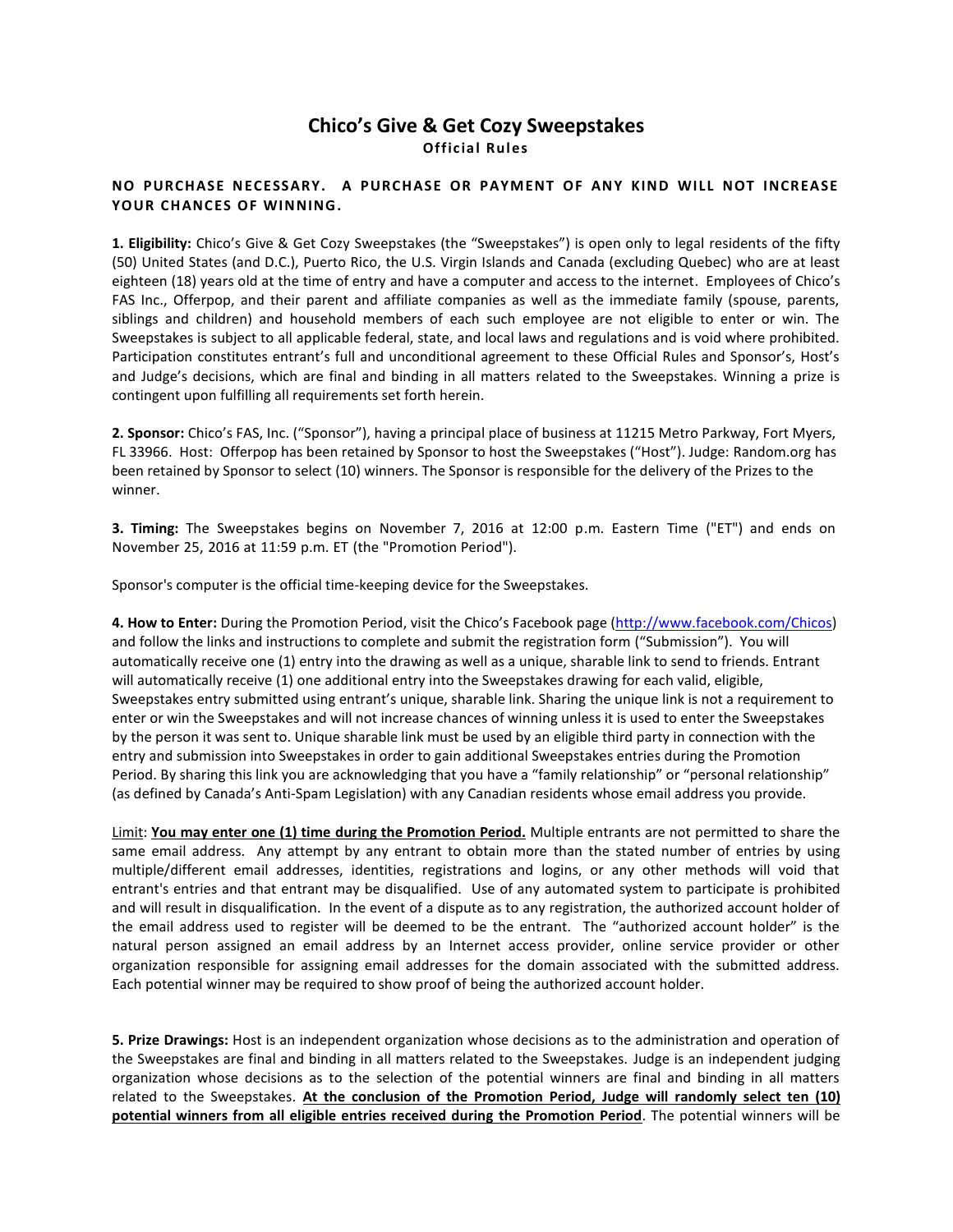notified by email after the date of the drawing and will be required to respond to the win notification with the information requested within ten (10) days of the date notice or attempted notice is sent. If any potential winner is a Canadian resident he/she will be required to answer a time limited skill testing question without assistance, in order to be eligible to receive a prize. Receiving a prize is contingent upon compliance with these Official Rules. If a potential winner cannot be contacted or provide any other requested information within ten (10) days (if applicable), fails to answer the skill-testing question correctly (if applicable) or prize is returned as undeliverable, potential winner forfeits the prize. Receiving a prize is contingent upon compliance with these Official Rules. In the event that a potential winner is disqualified for any reason, Sponsor will award the prize to an alternate winner by random drawing from among all remaining eligible entries from the Promotion Period. Only three (3) alternate drawings will be held, after which the prize will remain un-awarded. Prizes will be fulfilled approximately 4 weeks after the conclusion of the Promotion Period.

**6. Grand Prize:** Ten (10) Prize winners will each receive two (2) Sequin Shine Dorothy Pullover sweaters (ARV \$200 USD). Prizes may not be substituted except at Sponsor's sole discretion. Sponsor reserves the right to substitute a prize for one of equal or greater value if the designated prize should become unavailable for any reason. Winner is responsible for all taxes and fees associated with prize receipt and/or use. Prizes are not exchangeable or returnable and cannot be substituted for cash or credit.

Approximate Retail Value of all prizes is \$2,000 USD.

**7. Release:** By receipt of any prize, winners agree to release and hold harmless Sponsor, Host, Judge, Facebook, Inc., and their respective subsidiaries, affiliates, suppliers, distributors, advertising/promotion agencies, and prize suppliers, and each of their respective parent companies and each such company's officers, directors, employees and agents (collectively, the "Released Parties") from and against any claim or cause of action, including, but not limited to, personal injury, death, or damage to or loss of property, arising out of participation in the Sweepstakes or receipt or use or misuse of any prize.

**8. Publicity:** Except where prohibited, participation in the Sweepstakes constitutes winner's consent to Sponsor's and its agents' use of winner's name, likeness, photograph, voice, opinions and/or hometown and state for promotional purposes in any media, worldwide, without further payment or consideration.

**9. General Conditions:** Sponsor reserves the right to cancel, suspend and/or modify the Sweepstakes, or any part of it, if any fraud, technical failures or any other factor beyond Sponsor's reasonable control impairs the integrity or proper functioning of the Sweepstakes, as determined by Sponsor in its sole discretion. Sponsor reserves the right, in its sole discretion, to disqualify any individual it finds to be tampering with the entry process or the operation of the Sweepstakes or to be acting in violation of the Official Rules of this or any other promotion or in an unsportsmanlike or disruptive manner. Any attempt by any person to deliberately undermine the legitimate operation of the Sweepstakes may be a violation of criminal and civil law, and, should such an attempt be made, Sponsor reserves the right to seek damages from any such person to the fullest extent permitted by law. Sponsor's failure to enforce any term of these Official Rules shall not constitute a waiver of that provision. Void in Quebec and where prohibited by law.

**10. Limitations of Liability:** The Released Parties are not responsible for: (1) any incorrect or inaccurate information, whether caused by entrants, printing errors or by any of the equipment or programming associated with or utilized in the Sweepstakes; (2) technical failures of any kind, including, but not limited to, malfunctions, interruptions, or disconnections in phone lines or network hardware or software; (3) unauthorized human intervention in any part of the entry process or the Sweepstakes; (4) technical or human error which may occur in the administration of the Sweepstakes or the processing of entries; (5) late, lost, undeliverable, damaged or stolen mail; or (6) any injury or damage to persons or property which may be caused, directly or indirectly, in whole or in part, from entrant's participation in the Sweepstakes or receipt or use or misuse of any prize. If for any reason an entrant's entry is confirmed to have been erroneously deleted, lost, or otherwise destroyed or corrupted, entrant's sole remedy is another entry in the Sweepstakes, if it is possible. If the Sweepstakes, or any part of it, is discontinued for any reason, Sponsor, in its sole discretion, may elect to hold a random drawing from among all